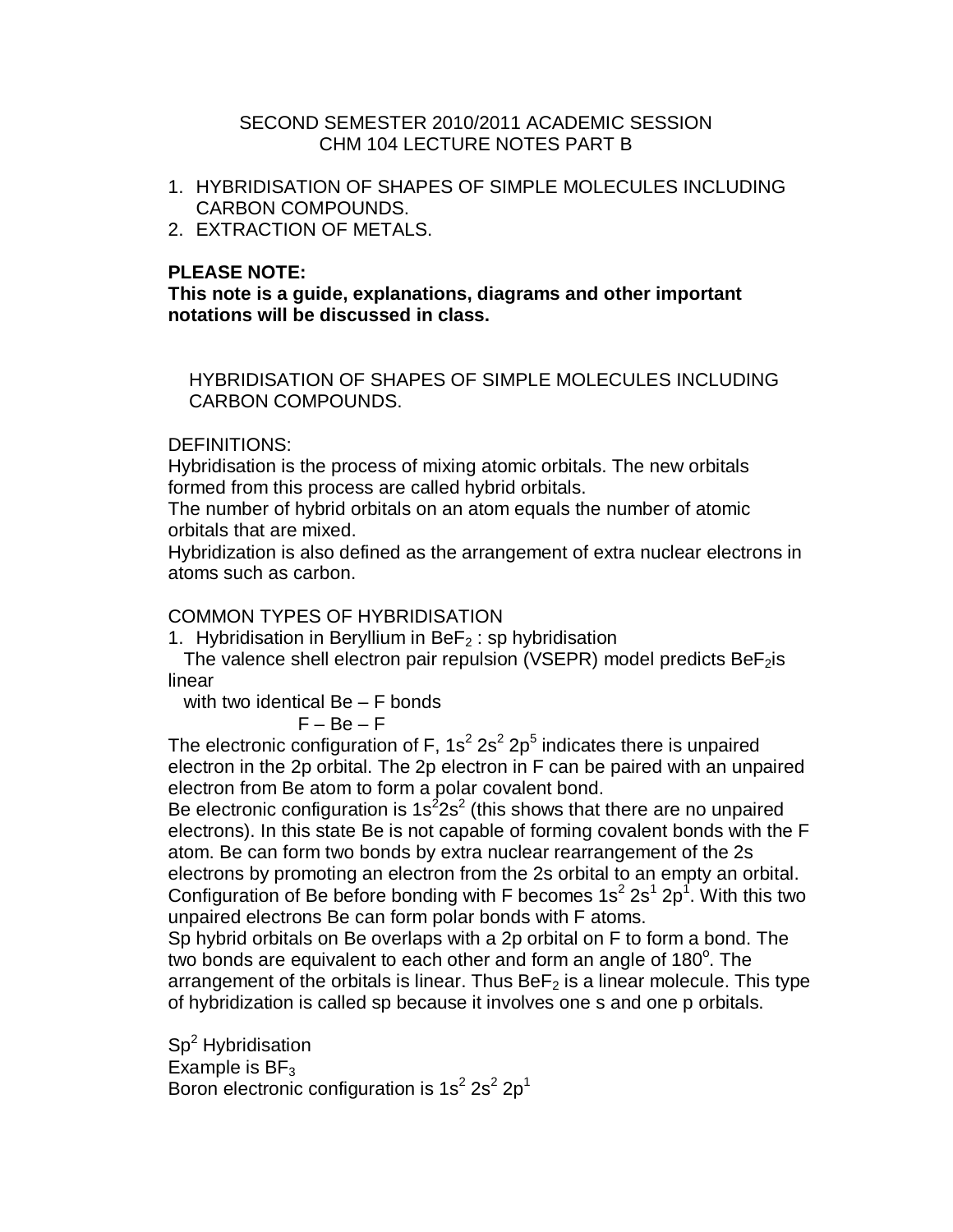Fluorine electronic configuration is  $1s^2 2s^2 2p^5$ 

Electronic configuration of hybridized B is  $1s^2 2s^1 2p_x^1 2p_y^1 2p_z^0$ , this sp<sup>2</sup> hybrid orbital of boron overlap to form 3 covalent bonds with  $\overline{F}$ . The 3 sp<sup>2</sup> hybrid orbitals are equivalent and arranged in the same plane 120 $^{\circ}$  apart from one another forming a trigonal planar shape.

 Hybridisation: involves hybridization of one s, three p and two d orbitals Examples:  $SF_6$ ,  $SF_4$ ,  $BrF_3$ . Shape of molecule formed is octahedral Two of these examples will be explained in class.

Sp<sup>3</sup>d (d Sp<sup>3</sup>) Hybridisation: involves hybridization of one s, three p and one d orbitals Examples:  $PF_5$ , CIF<sub>5</sub>, XeF<sub>4</sub>, PF<sub>6</sub>: Shape of molecule formed is trigonal bipyramidal

Two of these examples will be explained in class.

 $d^3S$  (Sd<sup>3</sup>) Hybridisation: involves hybridization of one s, and three d orbitals Example MnO<sub>4</sub>. Shape of molecule formed is tetrahedral To be explained in class.

 $Sp<sup>3</sup>$  Hybridisation: involves hybridization of one s and three p orbitals. Each  $\mathsf{sp}^3$  hybrid orbital has a large lobe that points toward a vertex of a tetrahedron at an angle of 109.5°. Example CH<sub>4,</sub> NH<sub>4</sub><sup>+</sup>.

## HYBRIDISATION IN CARBON

Electronic configuration of C is  $1s^2 2s^2 2p^2$  which indicates that carbon has only two unpaired electron and should be divalent. The quadrivalency (tetravalency) of carbon is accounted for by assuming that the arrangement of electrons in carbon is changed in such a way as to provide unpaired 4 electrons prior to reaction i.e an electron is promoted into an empty 2p orbital form 2s orbital.

Electronic configuration of hybridized C is  $1s^2 2s^1 2p_x^1 2p_y^1 2p_z^1$ . If the four unpaired electrons took part in the formation of 4 covalent bonds with hydrogen for example, the one 2s and three 2p orbitals combine into four different hybrid orbitals to form bonds which are tetrahedrally arranged. This type of hybridization is  $sp^3$ .

## $Sp<sup>2</sup>$  Hybridisation In Carbon.

This leads to the formation of double bond between 2 carbon atoms. One 2s and two 2p orbitals are hybridized to form a coplanar structure at  $120^\circ$ . One of the 2p orbital remain unchanged, each carbon atom is linked by bond has three equivalent sp<sup>2</sup> orbitals. Two of the orbitals from each carbon forms a sigma bond with hydrogen atoms, the remaining sp<sup>2</sup> orbitals of each carbon atoms forms a sigma bond between the 2 carbon atoms. The 2 carbon atoms and four hydrogen atoms are all in the same plane. At right angles to this plane there remain the unchanged 2p orbitals of each carbon atom and these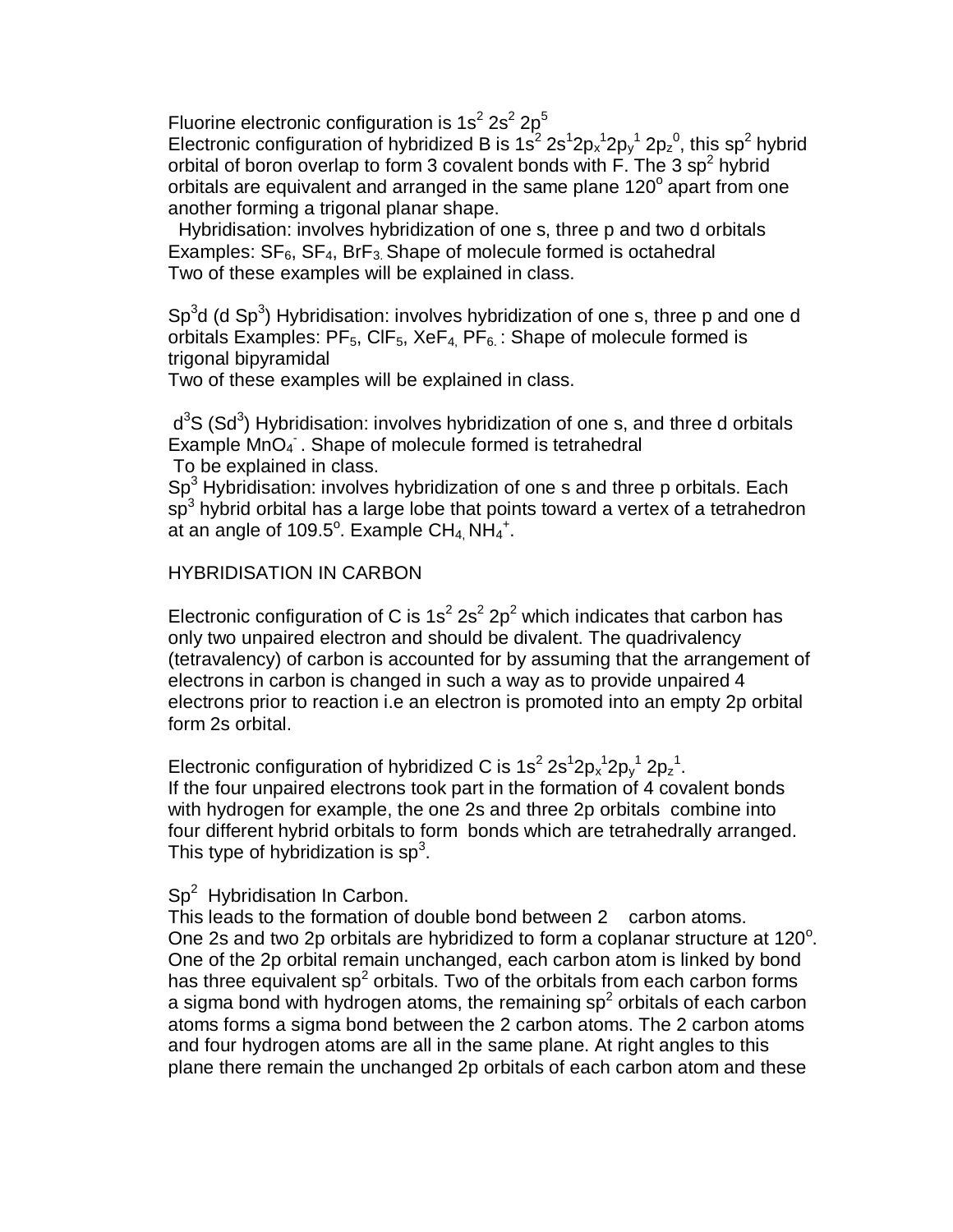two 2p orbitals interact to form a pi- bond between the 2 carbon atoms. A double bond in carbon consists of one sigma bond and one pi bond. A sigma bond is stronger than a pi- bond. Two atoms linked by a sigma bond can rotate freely about the bond unless there is steric interference. Free rotation is prevented when two atoms are linked by a pi- bond. Sp Hybridization in Carbon. Formation of carbon – carbon triple bond.

One 2s and one2p orbitals are hybridized to form two equivalent orbitals which are collinear. The two 2p orbital which are unchanged on each carbon atom interact to form two pi- bonds between the carbon atoms, the two bonds being placed at right angles to each other. In ethyne, one of the sp orbital from each carbon forms a sigma bond with hydrogen atoms and the remaining sp orbital of each carbon atoms forms a sigma bond between the 2 carbon atoms two. A triple bond in carbon consists of one sigma bond and two pi bonds.

## EXRACTION OF METALS

There are four ways in which metals are extracted from their ores.

- 1. Mining of the pure metals, e.g. noble metals like gold, silver, platinum
- 2. Reduction of the oxide ore, e.g. some transition metals, most especially, Iron.
- 3. Roasting the sulphide ore and the reduction of the oxide, e.g. Pb, Ni, Zn, Hg, Cu
- 4. Electrolysis of the molten solid, e.g. reactive elements of group I, II and III – Na, Mg, Al.

#### REDUCTION OF THE OXIDE

Extraction of Iron from its ore, Haematite –  $Fe<sub>2</sub>O<sub>3</sub>$  and magnetite –  $Fe<sub>3</sub>O<sub>4</sub>$ Reduction of the ore is carried out in a blast furnace. [Picture of a blast furnace to be shown in class]. The furnace is charged with a mixture of limestone, coke, and iron ore. Air is passed through the bottom of furnace. At the bottom of the furnace, coke combines with oxygen to form carbonmonoxide. This reaction releases energy that keeps the furnace going. The reduction of the ore takes place at the top of the furnace and the carbonmonoxide generated is employed in the reduction of the ores. Limestone is decomposed to give calcium oxide which reacts with part of the ore that contains silica to give calcium silicate. The silicate is the chief component of the molten slag that is tapped off near the bottom of the furnace. The liquid iron is run off at the bottom and this can be cast into pigs {pig iron}. The bulk of the molten iron can be turned into steel by blasting oxygen through the impure iron. This oxidizes impurities like carbon, phosphorus. There are different grades and qualities of steel, each having a different set of characteristics. The amount of carbon mixed with iron determines the nature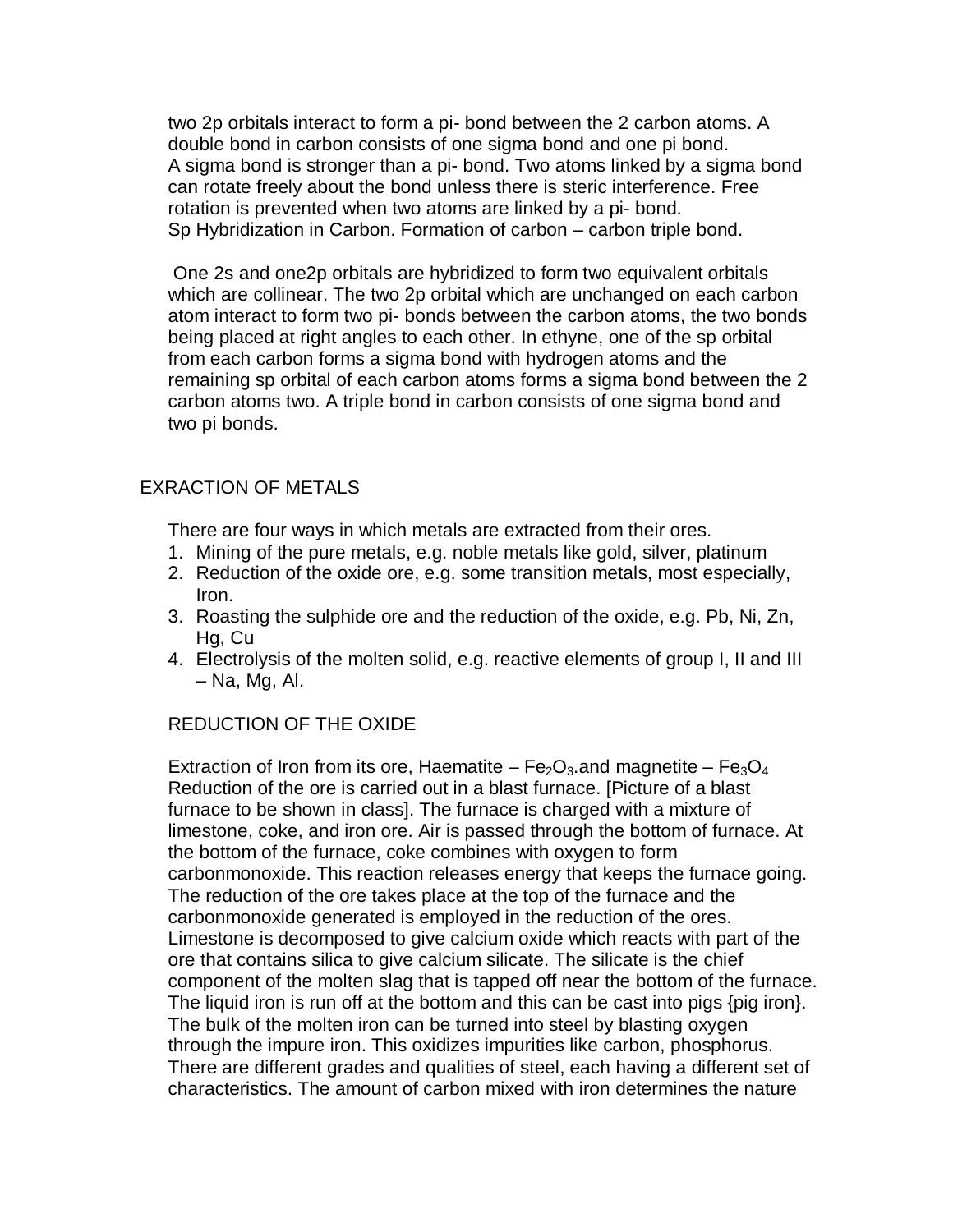of the steel like tensile strength, malleability. Small amounts of magnesium can be added to give desirable qualities.

Equation of the major reactions at the furnace: Bottom of the furnace, At very high pressure  $2C_{(s)} + O_{2(g)} \rightarrow 2 CO_{(g)}$ At the top of the furnace  $Fe<sub>2</sub>O<sub>3(s)</sub>$  + 3 CO <sub>(g)</sub>  $\rightarrow$  2Fe <sub>(l)</sub> + 3CO<sub>2 (g)</sub>  $Fe<sub>3</sub>O<sub>4(s)</sub>$  + 4 CO  $_{(q)} \rightarrow$  3Fe  $_{(l)}$  + 4 CO<sub>2 (g)</sub> Temperature at the furnace  $= 1500 - 2000$  ° C Formation of slag  $CaCO<sub>3(s)</sub> \rightarrow CaO<sub>(s)</sub> + O<sub>2(q)</sub>$  $CaO_{(s)} + SiO_{2(s)} \rightarrow CaSiO_{3(l)}$ 

## REDUCTION OF SULPHIDE ORES

The sulphide ores are treated by

• Crushing to fine particles

Froth flotation – This technique takes advantage of the fact that metal sulphides are relatively non polar and are attracted to oil. Water, light weight oil and some chemicals are added to the crushed ore. The mixture is shaken vigorously. Froths are formed by bubbling air through the mixture. The chemicals added to the water act as an interface between the mineral particles, water and air (surfactants)

Roasting in air converts the sulphide into oxide

General equation for roasting of metal sulphides is written as

 $MS_{(s)} + O_{2(q)} \rightarrow M_{(l)} + SO_{2(q)}$ 

Examples

The isolation of copper from its most common ore Chalcopyrite requires several additional steps:

The chalcopyrite is roasted in the presence of oxygen

 $2CuFeS_{2(S)}$  +  $3O_{2(g)}$   $\rightarrow$   $2CuS_{(s)}$  +  $2FeO_{(s)}$  +  $2 SO_{2(g)}$ 

Copper sulphide and iron oxide from the reaction above are mixed with limestone and sand in a blast furnace, CuS is converted to  $Cu<sub>2</sub>S$ . The limestone and sand form the molten slag  $CaSiO<sub>3</sub>$  in which the Fe dissolves. The copper sulphide melts and sinks to the bottom of the furnace. The less dense iron containing slag floats above the molten copper sulphide and is drained off.

The isolated copper sulphide is roasted in air to give the copper metal. The copper obtained is known as blister copper and is purified by electrolysis using the blister copper as the anode and copper sulphate solution as the electrolyte.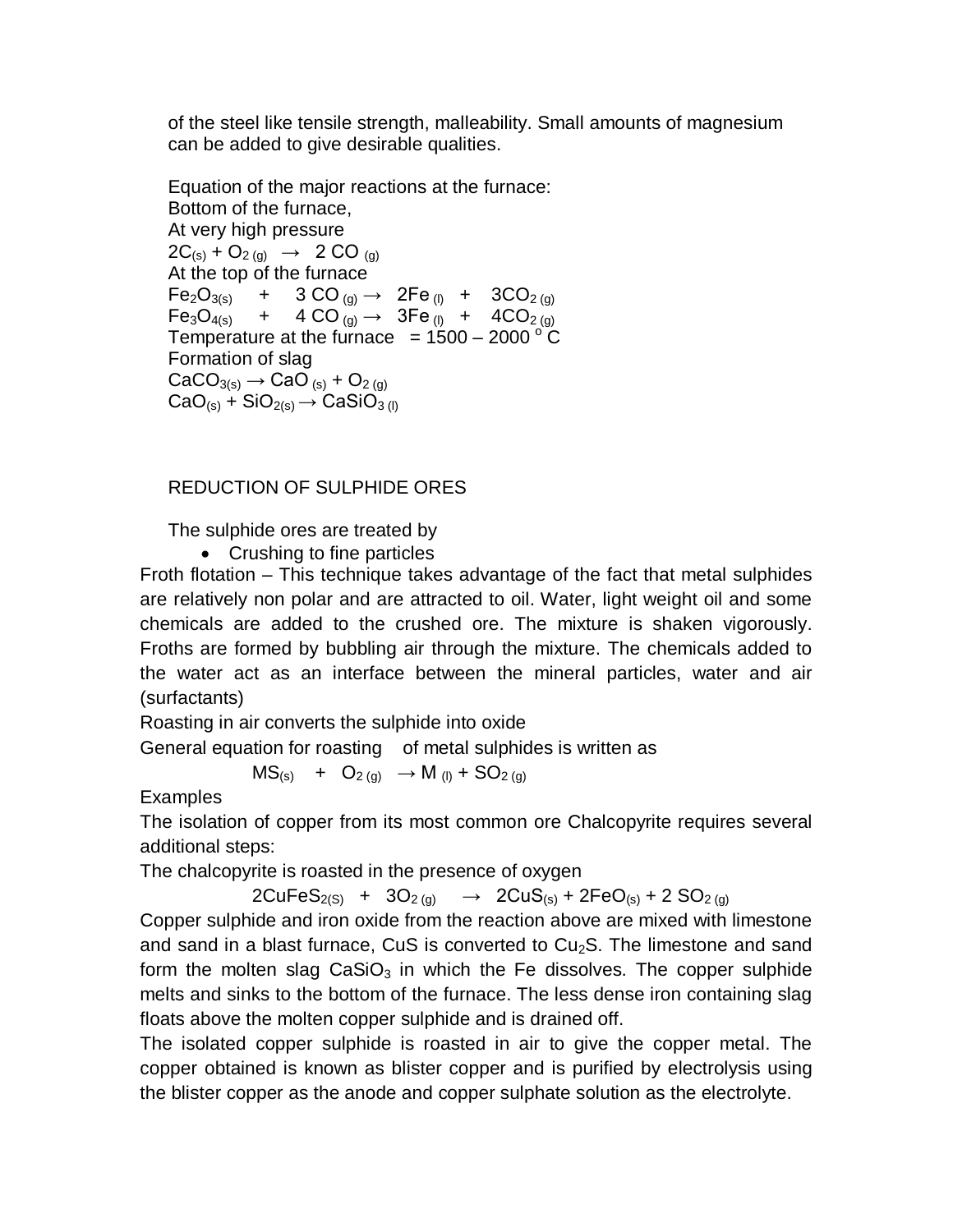Equation of reaction:

$$
Cu_2S_{(s)} + Cu_2O_{(g)} \rightarrow 6Cu_{(s)} + SO_{2(g)}
$$

Lead from impure galena PbS is obtained by

Mixing the ore with limestone and roasting in air to produce lead (II) oxide – PbO. PbO lumps are mixed with more limestone and reduced with coke at about  $900^{\circ}$ C in a blast furnace.

The molten lead run off at the bottom of the furnace can be further purified. Equations of reaction:

$$
2PbS_{(s)} + 3O_{2(g)} \rightarrow 2PbO_{(s)} + 2SO_{2(g)}
$$
  
 
$$
PbO_{(s)} + C_{(s)} \rightarrow Pb_{(l)} + CO_{(g)}
$$

ELECTROLYTIC METHODS

This method is useful in recovering reactive metals from their ores.

The Downs process for the extraction of sodium from sodium chloride.

Electrolysis of molten sodium chloride is carried out in a Downs cell. Calcium chloride is added to lower the melting point of the molten sodium chloride (ratio 2 to 3) from the normal melting point of  $804^{\circ}$ C to about  $600^{\circ}$ C. Sodium is discharged at the cathode which is made of steel and Chlorine is released at the anode is made of graphite. The sodium collects in inverted troughs above the cathode ring.

Equations at the electrodes:

Anode reaction:  $2CI - 2e^- \rightarrow Cl_{2(g)}$ Cathode reaction:  $Na^+ + e^- \rightarrow Na_{(s)}$ 

Extraction of Aluminium from Bauxite - Bayer process:

Bauxite contains 60% alumina  $(AI_2O_3)$ 

The ore is concentrated by dissolving in sodium hydroxide solution at  $250^{\circ}$ C and 40 atmospheres to form aluminium hydroxide

> $\text{Al}_2\text{O}_{3(s)}$  + 2OH  $_{(aq)}$  + 3H<sub>2</sub>O  $_{(l)}$   $\rightarrow$  AIOH  $_{4(aq)}$  $AIOH_{4(aq)} \rightarrow Al_2O_3.3H_2O_{(s)} + 2OH_{(aq)}$

The hydrated aluminium oxide produced in equation ii is dried at approximately  $1000^{\circ}$ C to obtain the anhydrous aluminium oxide.

The electrolytic process for aluminium is known as the Hall – Heroult process (smelting).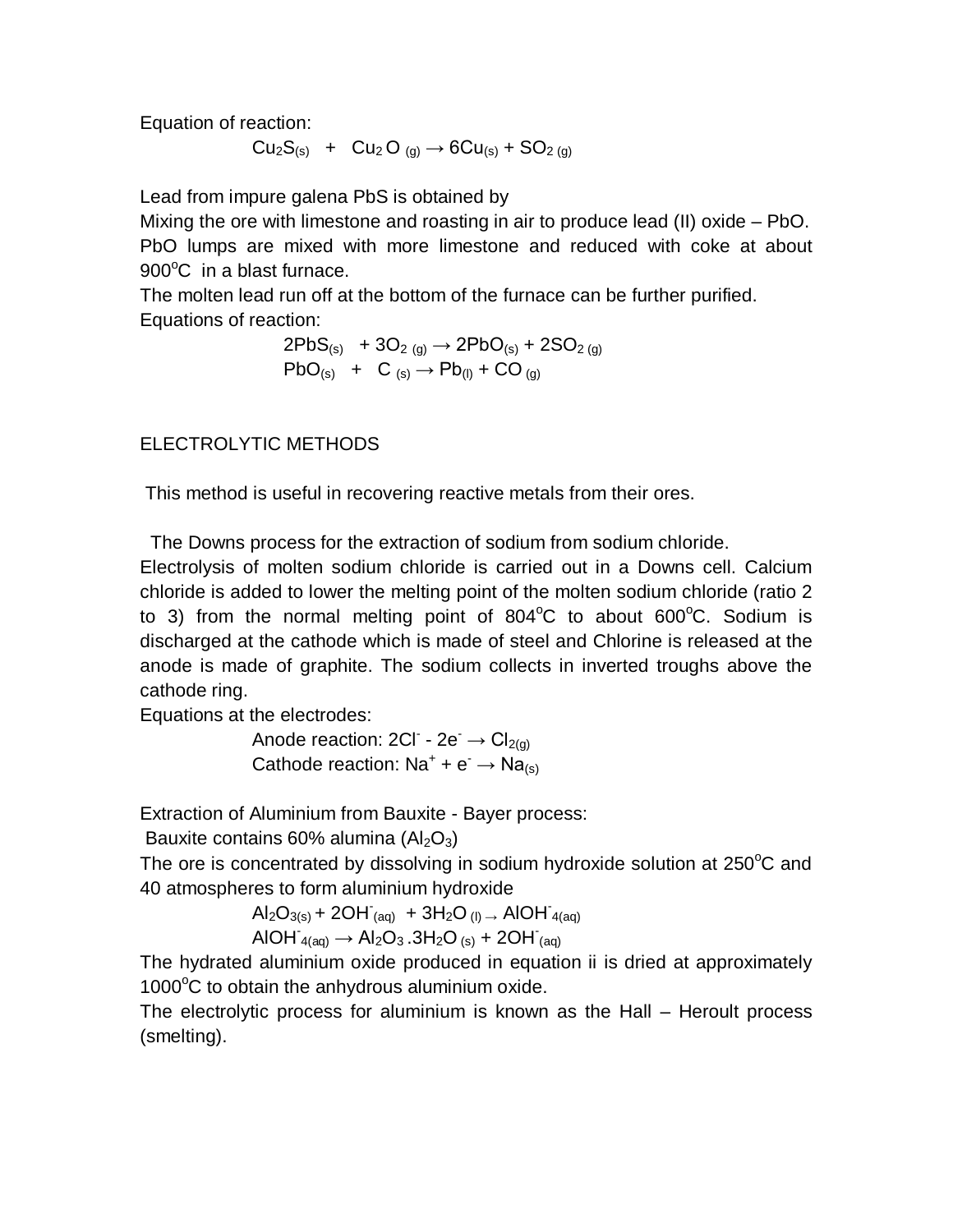Smelting is a melting process in which pure alumina is dissolved in a mixture of molten cryolite (Na<sub>2</sub>AlF<sub>6</sub>) and fluorspar (CaF<sub>2</sub>), melting point 950°C. Conducts electric current effectively.

The anode is made of graphite and it is consumed in electrolysis because oxygen is liberated at the anode. Al is deposited at the cathode.

Reaction at the electrodes:

Anode reaction:  $C_{(s)}$  + 2O<sup>2-</sup>  $\rightarrow$  CO<sub>2 (g)</sub> + 4e<sup>-</sup> Cathode reaction:  $Al^{3+} + 3e^- \rightarrow Al_{(l)}$ .

Molten Al is tapped from the smelter and kept in a revebatory furnace until it is cast into ingots.

Electro refining of Copper

Slabs of crude copper serve as the anode in the cell and thin sheets of copper as the

cathode. The electrolyte consists of acidic copper sulphate solution. When a suitable

voltage is applied to the electrodes, copper metal is oxidized at the anode and  $Cu<sup>2+</sup>$  is

reduced to copper at the cathode. Metallic impurities that are more active than copper are readily oxidized at the anode but do not plate out at the cathode because their reduction potentials are more negative than that of  $Cu<sup>2+</sup>$ . Less active metals will not be oxidized at the anode; they will be collected below the anode as a sludge that can be processed to recover the valuable metals.

# MINING THE PURE METALS

Mining of Gold

Method involves digging a hole and collecting tiny fragments of impure lumps of metals. Gold is recovered from the lump obtained from the mine by flotation method or panning method.

Panning method: the mixture of earth and rock containing gold is swirled with water; because gold is denser it tends to lie at the bottom of the pan while the other solid particles are washed away.

Chemically, gold obtained from the mine can be purified by treating crushed samples of the gold with sodium cyanide solution and oxygen to form the stable AuCN<sup>-2</sup> ion, which is soluble in water;

4 Au<sub>(s)</sub> + 8 CN<sup>-</sup>(aq) + O<sub>2(g)</sub> + H<sub>2</sub>O<sub>(l)</sub>  $\rightarrow$  4 Au(CN)<sub>2 (aq)</sub> + 4 OH<sup>-</sup>(aq) Gold is precipitated from the cyanide complex by reduction with zinc powder.